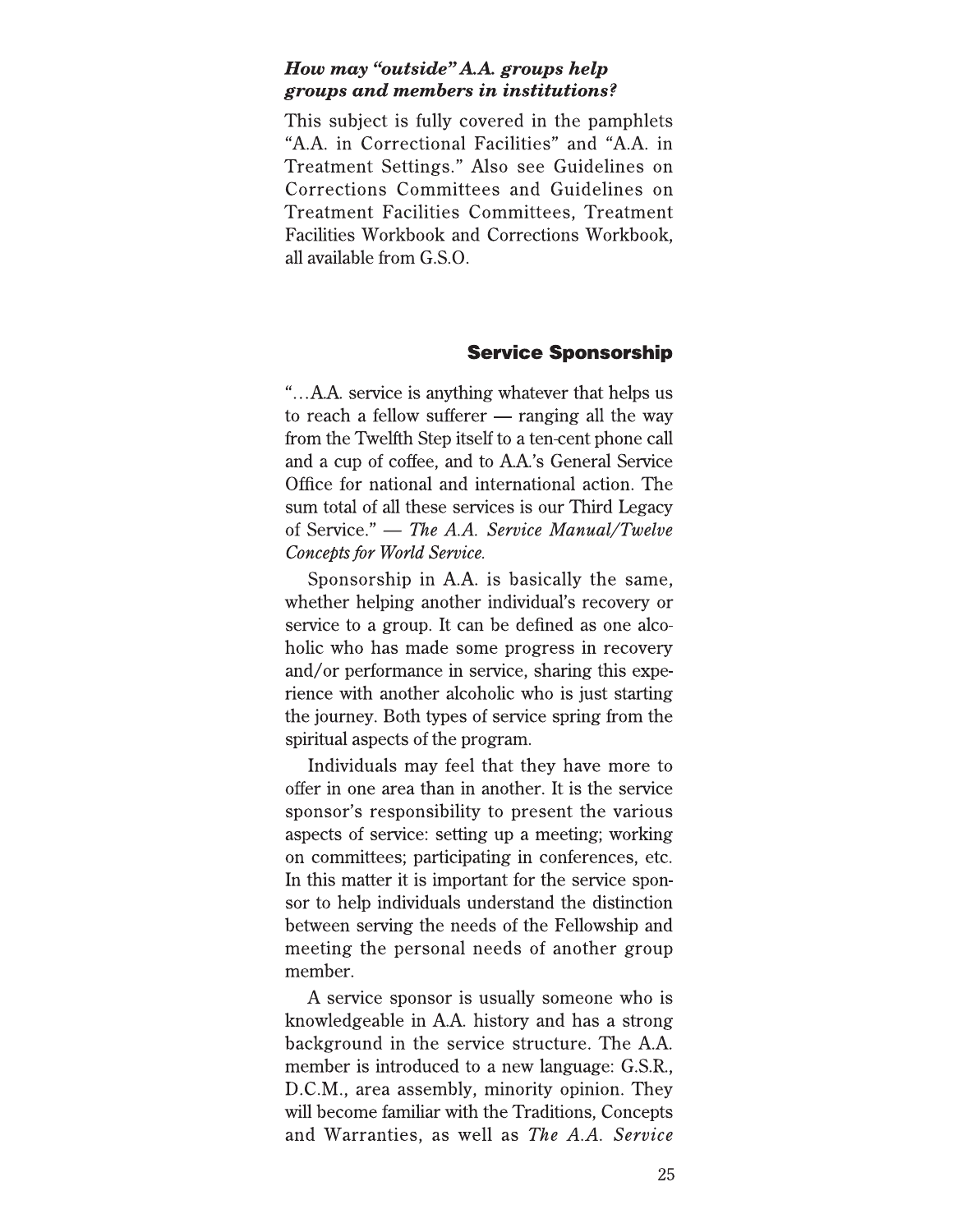Manual/Twelve Concepts for World Service, *Alcoholics Anonymous Comes of Age and other A.A.* literature.

The service sponsor begins by encouraging the member to become active in their home group — coffee, literature, cleanup, attending business or intergroup meetings, etc. The service sponsor should keep in mind that all members will not have the desire or qualifications to move beyond certain levels and, thus, the service sponsor might help find tasks appropriate to individuals' skills and interests. Whatever level of service one performs, all are toward the same end — sharing the overall responsibilities of Alcoholics Anonymous.

Eventually, the service sponsor encourages the individual member interested in this form of service to attend district meetings and to read about the history and structure of Alcoholics Anonymous. At this point, the individual beginning this work should begin to understand the responsibilities of service work, as well as feel the satisfaction of yet another form of Twelfth Step work. Such individuals should be encouraged to take an active part in district activities and consider being elected to alternate positions in the district so as to learn about the responsibilities of various jobs in the service structure.

During this process it is important for the individual to continue to learn about the Three Legacies — Recovery, Unity and Service, and to understand that the principle of rotation not only allows them to move on in service, but also gives newer members the privilege of serving. Rotation also allows them to understand that no one should hold on to a position of trust long enough to feel a proprietary interest and thereby discourage newcomers from service.

Co-founder Dr. Bob said, "I spend a great deal of time passing on what I learned to others who want and need it badly. I do it for four reasons:

- 1. Sense of duty.
- 2. It is a pleasure.
- 3. Because in doing so I am paying my debt to the man who took time to pass it on to me.
- 4. Because every time I do it I take out a little more insurance for myself against a possible slip."